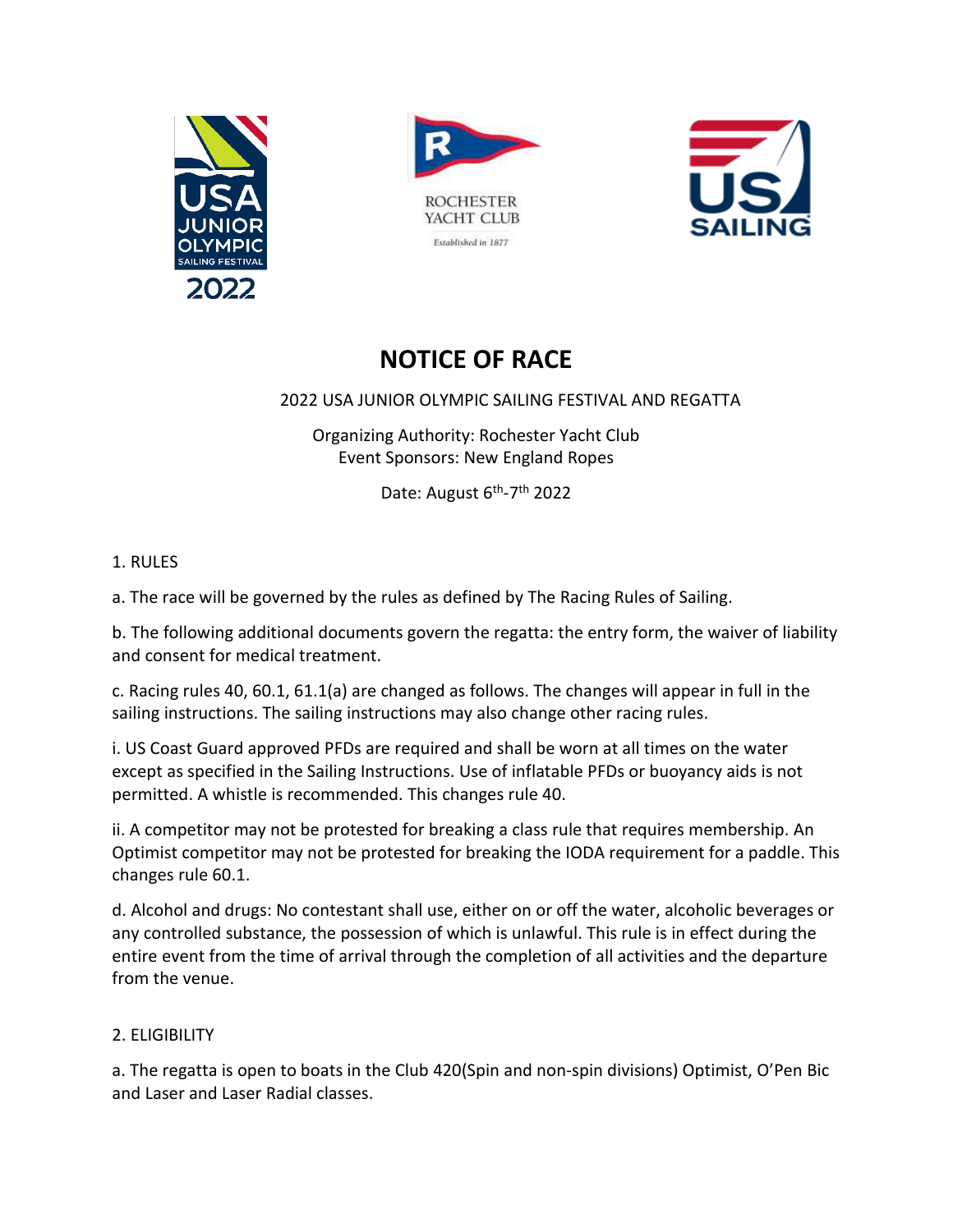- c. Membership in US Sailing is required for each competitor.
- d. Competitors may not reach their  $19<sup>th</sup>$  birthday in the current calendar year.
- 3. ENTRY and FEES
- a. The entry fee will be \$100.00 per competitor in Opti, Open'Bic, Laser Fleets
- b. The entry fee will be \$225 per boat in the 420 spin and not spin class
- c. There will be a fee of \$25 per coach.
- d. The entry fee for Green Fleet Optimist competitors will be \$90 per competitor.

The entry fee includes:

- An official USA Junior Olympic T-shirt
- Shumway Marine Reusable water bottle
- up to 10 races planned Saturday and Sunday
- RYC's Almost World-Famous Hot Dog Cookout on Saturday with Ice Cream after racing
- Continental Breakfast both mornings
- Lunch after racing on Sunday
- Awards
- b. Registration and entry will be made through Regatta Network.

#### 4. CLASSES

a. Optimist class: sailors may not reach their  $16<sup>*</sup>$  birthday in the current calendar year. Skippers will register into White, Red and Blue fleets according to their ages as of August 1<sup>st</sup> 2022.

b. Optimist Green Fleet- Novice division on separate course area supervised by coaches. The Green Fleet may not sail in all conditions and may launch, come ashore and re-launch at the direction of the Race Committee. Appropriate on shore activities will be supervised during hours the rest of the sailors are racing.

c. O'Pen Bic

- d. Laser Radial/ Laser Standard Rig
- e. Club 420 Spinnaker/Non-Spinnaker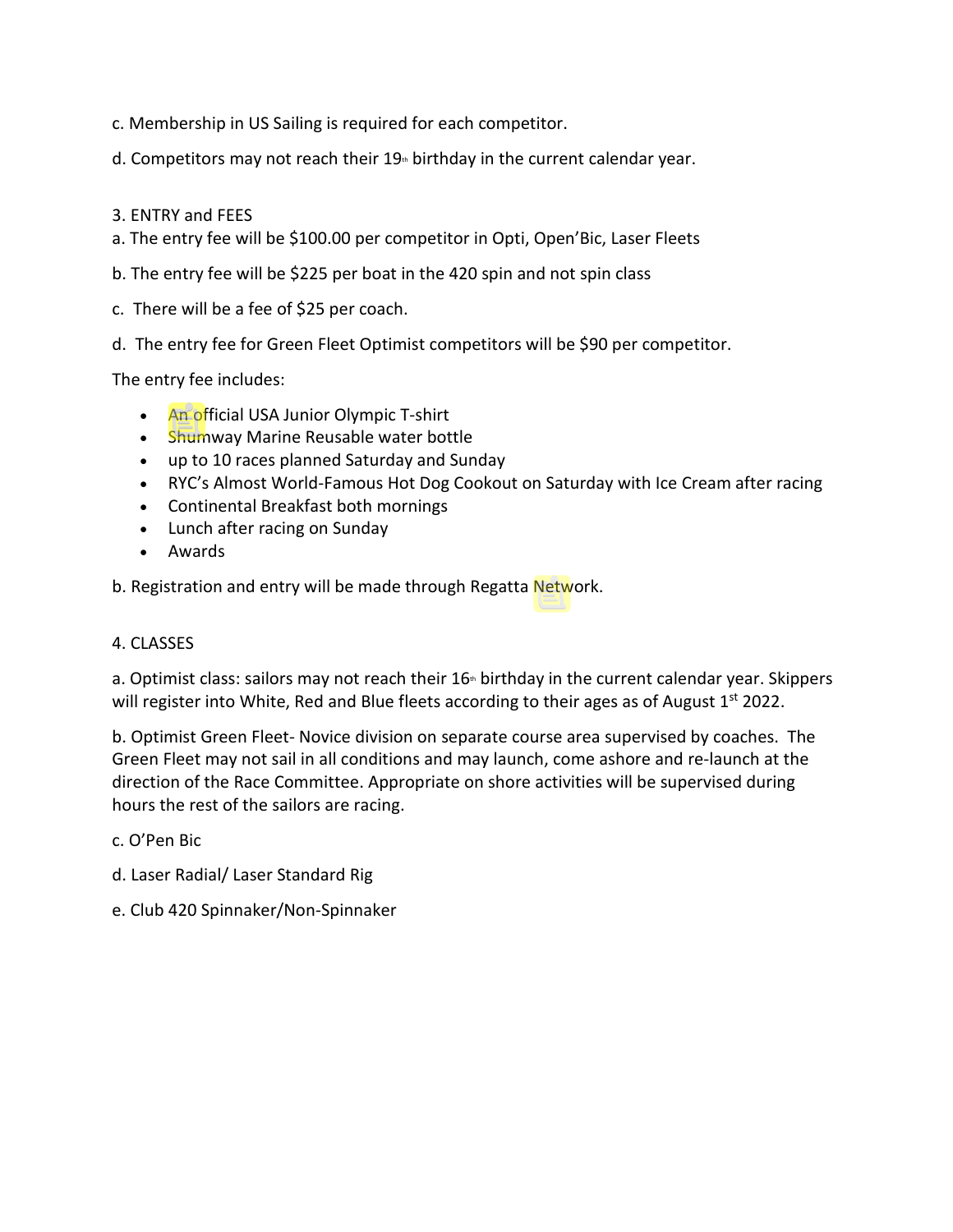## 5. Preliminary SCHEDULE OF EVENTS

#### **Friday, August 5th**

RYC CNY Interclub Regatta 10-2pm Sailor and coach registration and check-in – Trophy Room (Main Club house)  $4 - 7$  pm. 3pm-7pm Boat Demos, and other activities

#### **Saturday, August 6th**

7:30am – 9am Sailor and coach registration, check-in, rig boats, Continental Breakfast – Burgee Building 8:00am- 8:30am Coaches and Safety Meeting 9:15am- Competitors Meeting 10:00am - first start No time limit on races After Racing Boat Demos, Big boat rides, BBQ, games, and fire with s'mores.

## **Sunday, August 7th**

7:30am – 9am Sailor and coach registration, check-in, rig boats, Continental Breakfast – Burgee Building

8:15 am Coaches meeting for daily updates. 8:30 Pre-race weather briefing, competitors meeting, followed by boat launch 9:45am first start 2:00 PM- NO RACE STARTED AFTER 4:00 pm (approx.) After Racing Lunch /Awards Presentation

## 6. SAILING INSTRUCTIONS

a. Sailing instructions will be available at check-in and will be available online on the RYC webpage for Junior Olympics after August 1st, 2022

#### 7. RACING AREA

a. The race area will be on Lake Ontario off the entrance to the Genesee River.

#### 8. COURSES

a. The courses to be sailed may include triangle, windward-leeward and trapezoid courses, as described in the sailing instructions. The Optimist Green Fleet and O'Pen Bic class may sail other courses.

#### 9. PENALTY SYSTEM

a. Appendix T1, T2 and T3 will apply as described in the sailing instructions.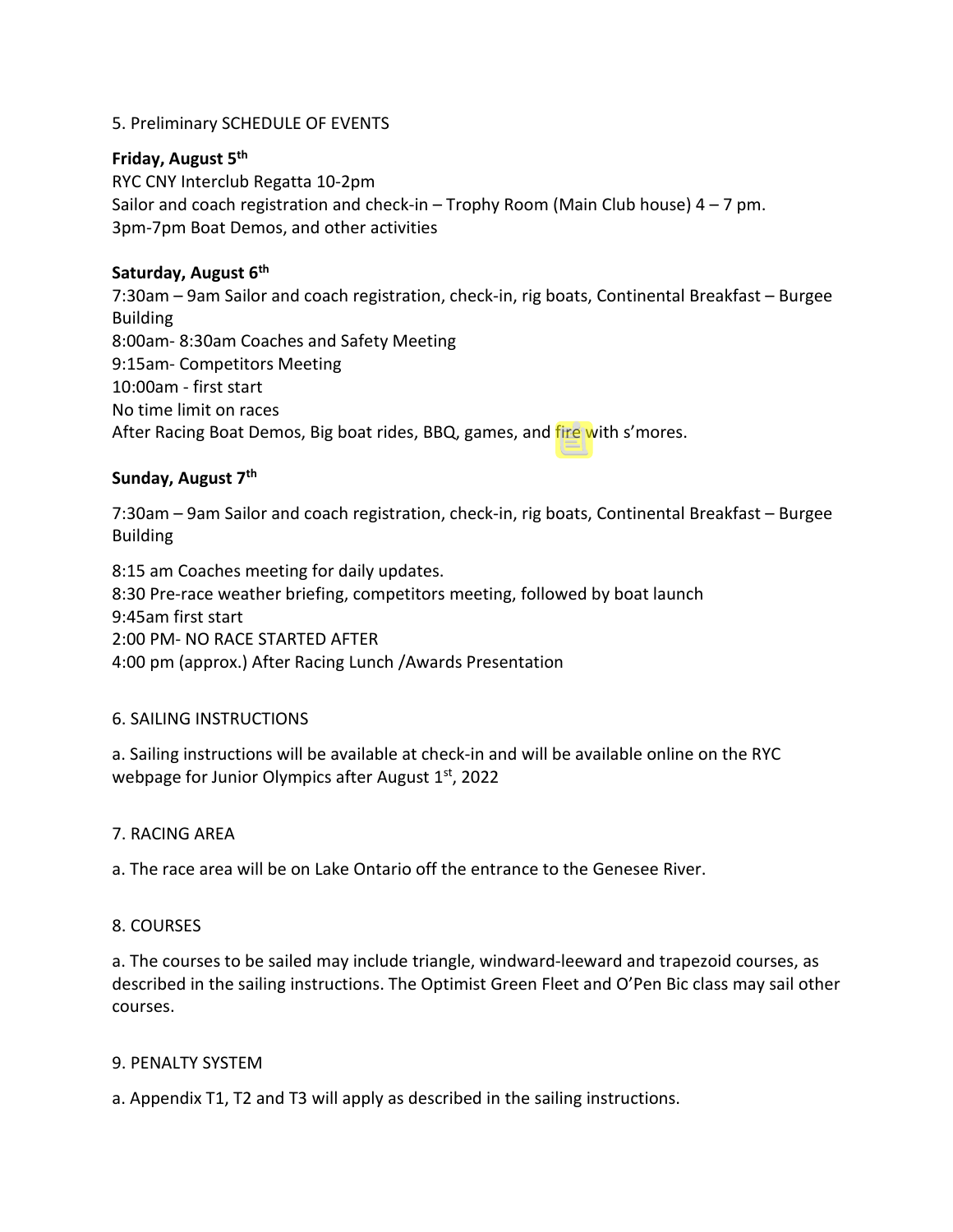## 10. SCORING

a. The low point scoring system of appendix A will apply.

b. Two races constitute a series for the purposes of awards.

c. When five (5) or more races have been completed, a boat's series score will be the total of her race scores excluding her worst score.

d. Optimist Green Fleet sailors will receive participation awards.

#### 11. PRIZES

a. Junior Olympic Gold, Silver and Bronze medals will be awarded for each class.

b. Additional prizes may be awarded and may be based on criteria other than the competition.

#### 12. MEDIA

By participating in this regatta, a competitor (or parent or guardian if under 18) grants to Rochester Yacht Club and its sponsors the right in perpetuity to make, use and show, from time to time at their discretion, any photographs, motion pictures and live, taped or filmed television or other reproductions of him or her during the period of the competition without compensation.

## 13. DISCLAIMER of LIABILITY:

Sailing has an inherent risk of damage and injury. Competitors in these events participate entirely at their own risk. See Racing rule 4, Decision to Race. The race organizers (organizing authority, race committee, protest committee, host club, sponsors, volunteers or any other organization or official) will not be responsible for damage to any boat or other property or injury to any competitor, including death, sustained as a result of participation in this event. By participating in this event each competitor agrees to release the race organizers from any and all liability associated with such competitor's participation in the event to the fullest extent permitted by law.

## 14. COACHES AND COACH REGISTRATION

Coaches are integral to the success of this event and will be included for all meals served for a fee of \$25. Coaches are encouraged to bring support/safety boats. PFD's are required to be worn by all coaches. Coaches are asked to register prior to the event and no later than 8am on August 3rd by completing the coach registration form and paying \$25 fee.

## 15. Additional Information